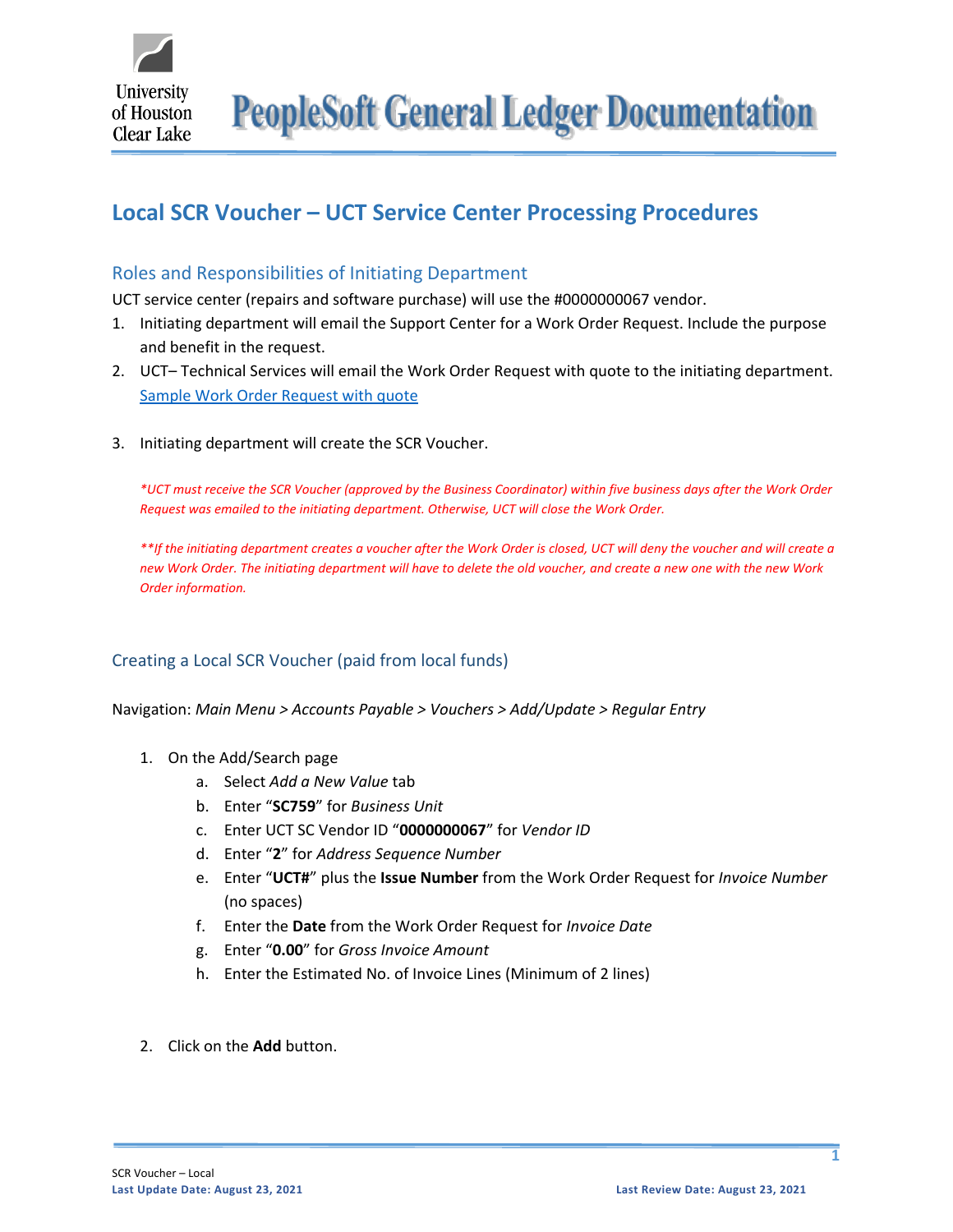

**PeopleSoft General Ledger Documentation** 

## Voucher

| <b>Add a New Value</b><br><b>Find an Existing Value</b><br>1a                                                                                                                                                                                                                                                                                                                                                                                                                                                                           |  |
|-----------------------------------------------------------------------------------------------------------------------------------------------------------------------------------------------------------------------------------------------------------------------------------------------------------------------------------------------------------------------------------------------------------------------------------------------------------------------------------------------------------------------------------------|--|
| <b>SC759</b><br><b>Business Unit:</b><br>1 <sub>b</sub><br>Voucher ID:<br><b>NEXT</b><br>Regular Voucher<br>Voucher Style:<br>$\check{ }$<br>759UHCLUCT-001<br>Short Vendor Name:<br>$\alpha$<br>0000000067<br>Vendor ID:<br>Q<br>1 <sub>c</sub><br>Vendor Location:<br>Q<br>2Q<br>1 <sub>d</sub><br>Address Sequence Numbe<br>UCT#33952<br>Invoice Number:<br>1e<br>08/01/2017<br> H <br>Invoice Date:<br>1 <sup>f</sup><br>Gross Invoice Amount:<br>0.00<br>1g<br>$\overline{c}$<br>Estimated No. of Invoice Lines:<br>1 <sub>h</sub> |  |
| Add                                                                                                                                                                                                                                                                                                                                                                                                                                                                                                                                     |  |
| Sample Work Order Request with quote<br>Entered on $08/01/2017$ at 1:16:44 PM CDT (GMT-0500) by Joyce Ferrell:<br>Install New Line for Network/Phone for Finance Division, NOA II, new position – Functional<br>Analyst. Est. Amt. \$175.00                                                                                                                                                                                                                                                                                             |  |
| Need 1 data line.                                                                                                                                                                                                                                                                                                                                                                                                                                                                                                                       |  |

This is assigned as issue number:  $33952$ 

**Test Ticket**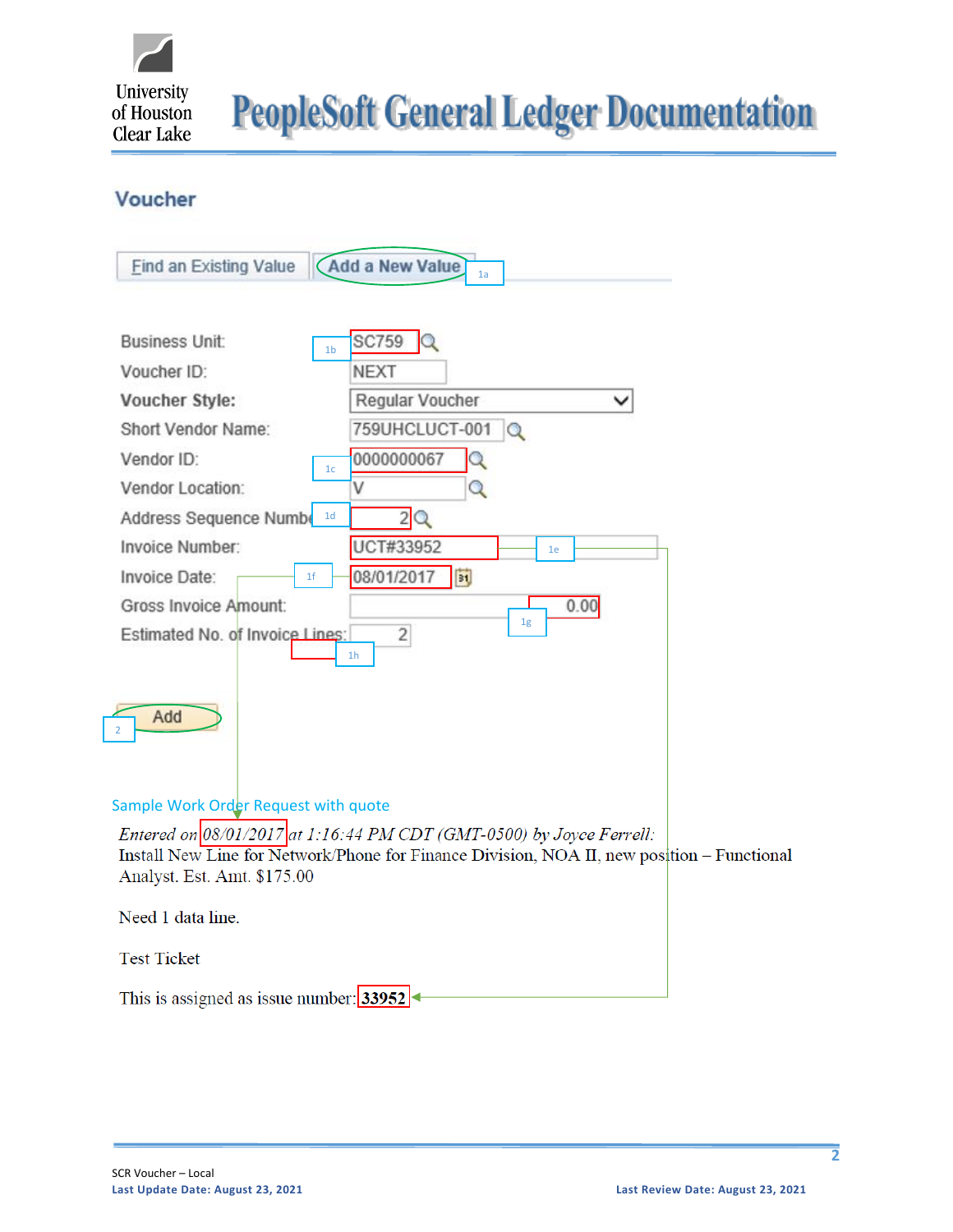

- 3. The Invoice Information is displayed based on the information entered from the Add/Search page.
- 4. Click on the **Comments** hyperlink.

| <b>Invoice Information</b>                                                          | <b>UHS Data Line</b>                           | Payments                | <b>Voucher Attributes</b>                                                                | <b>Documents</b> | Approval Log                                     |         |             |                        |
|-------------------------------------------------------------------------------------|------------------------------------------------|-------------------------|------------------------------------------------------------------------------------------|------------------|--------------------------------------------------|---------|-------------|------------------------|
| <b>Business Unit:</b><br>Voucher ID:<br>Voucher Style:                              | <b>SC759</b><br><b>NEXT</b><br>Regular Voucher |                         | <b>Invoice No:</b><br><b>Invoice Date:</b><br><b>Accounting Date:</b>                    |                  | UCT#33952<br>FJ<br>08/01/2017<br>E<br>08/03/2017 |         |             | Action:<br>✓<br>Run    |
| Vendor ID:<br>ShortName:<br>Location:<br>*Address:<br><b>Advanced Vendor Search</b> | 0000000067<br>759UHCLUCT-001<br>2              | Q<br>Q<br>Q<br>Q        | 759 - UHCL UCT REPAIRS ACCOUNT<br>2060-C0053-F0715-NA-50050 (13098)<br>HOUSTON, TX 77058 |                  | A                                                |         |             | Comments(0)            |
| <b>Control Group:</b><br><b>Invoice Lines:</b><br>*Currency:                        |                                                | $\circ$<br>0.00<br>USDQ | *Pay Terms:<br><b>Basis Date Type:</b><br>Pav Schedule:                                  | 贖<br>00          | Inv Date<br>Other Non Transportation             | Due Now | $\check{ }$ | <b>Calc Basis Date</b> |
| Total:                                                                              |                                                | 0.00                    | <b>Copy From Source Document</b>                                                         |                  |                                                  |         |             |                        |
| Difference:                                                                         | Calculate                                      | 0.00                    | PO Unit:<br>PO Number:<br>Copy From:                                                     | None             | $\mathbf Q$<br>Q                                 |         | $\check{ }$ | Copy PO<br>Go          |

**<sup>A</sup>** Notice the credit cost center populated for Vendor ShortName. If a cost center is not listed, the *Address Sequence Number* is wrong!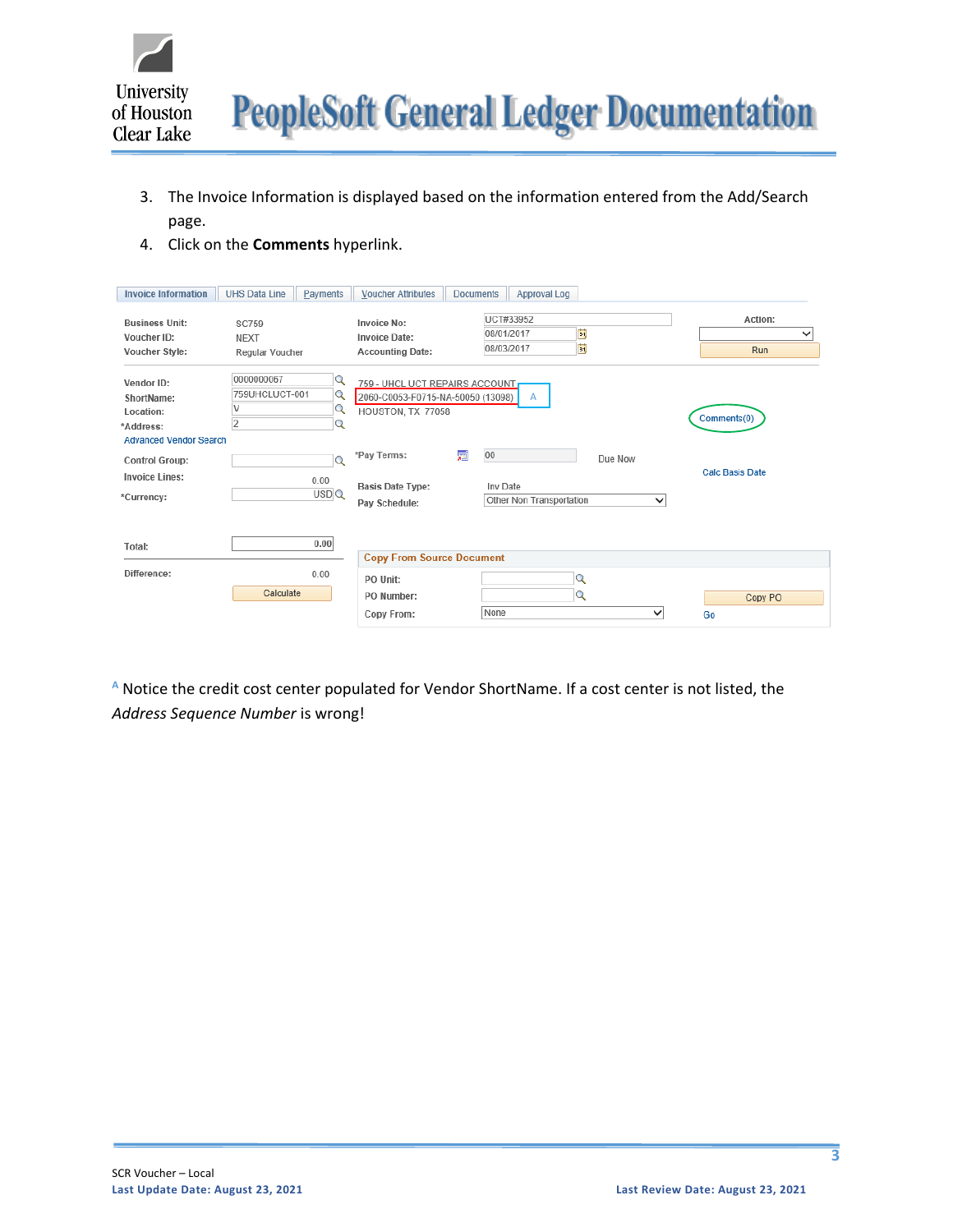

- 5. Copy and paste **only the information relevant to the description of goods/services, the estimated cost, and the purpose and benefit** from the Work Order Request on the *Comment* section.
- 6. Click on **OK** button.

#### **Voucher Comments**

| <b>Voucher Comments</b>                                                                                                                                                                        |  |
|------------------------------------------------------------------------------------------------------------------------------------------------------------------------------------------------|--|
| <b>Old Comment:</b>                                                                                                                                                                            |  |
|                                                                                                                                                                                                |  |
|                                                                                                                                                                                                |  |
| Comment:                                                                                                                                                                                       |  |
| Entered on 08/01/2017 at 1:16:44 PM CDT (GMT-0500) by Joyce Ferrell:<br>$\overline{\phantom{0}}$<br>Install New Line for Network/Phone for Finance Division, NOA II, new position - Functional |  |
| Analyst. Est. Amt. \$175.00                                                                                                                                                                    |  |
|                                                                                                                                                                                                |  |
|                                                                                                                                                                                                |  |
|                                                                                                                                                                                                |  |
|                                                                                                                                                                                                |  |
| 6<br><b>OK</b><br>Cancel<br>Refresh                                                                                                                                                            |  |
|                                                                                                                                                                                                |  |
|                                                                                                                                                                                                |  |
|                                                                                                                                                                                                |  |
| <b>Sample Work Order Request with quote:</b>                                                                                                                                                   |  |

Entered on 08/01/2017 at 1:16:44 PM CDT (GMT-0500) by Joyce Ferrell: Install New Line for Network/Phone for Finance Division, NOA II, new position - Functional Analyst. Est. Amt. \$175.00

Need 1 data line.

**Test Ticket** 

This is assigned as issue number: 33952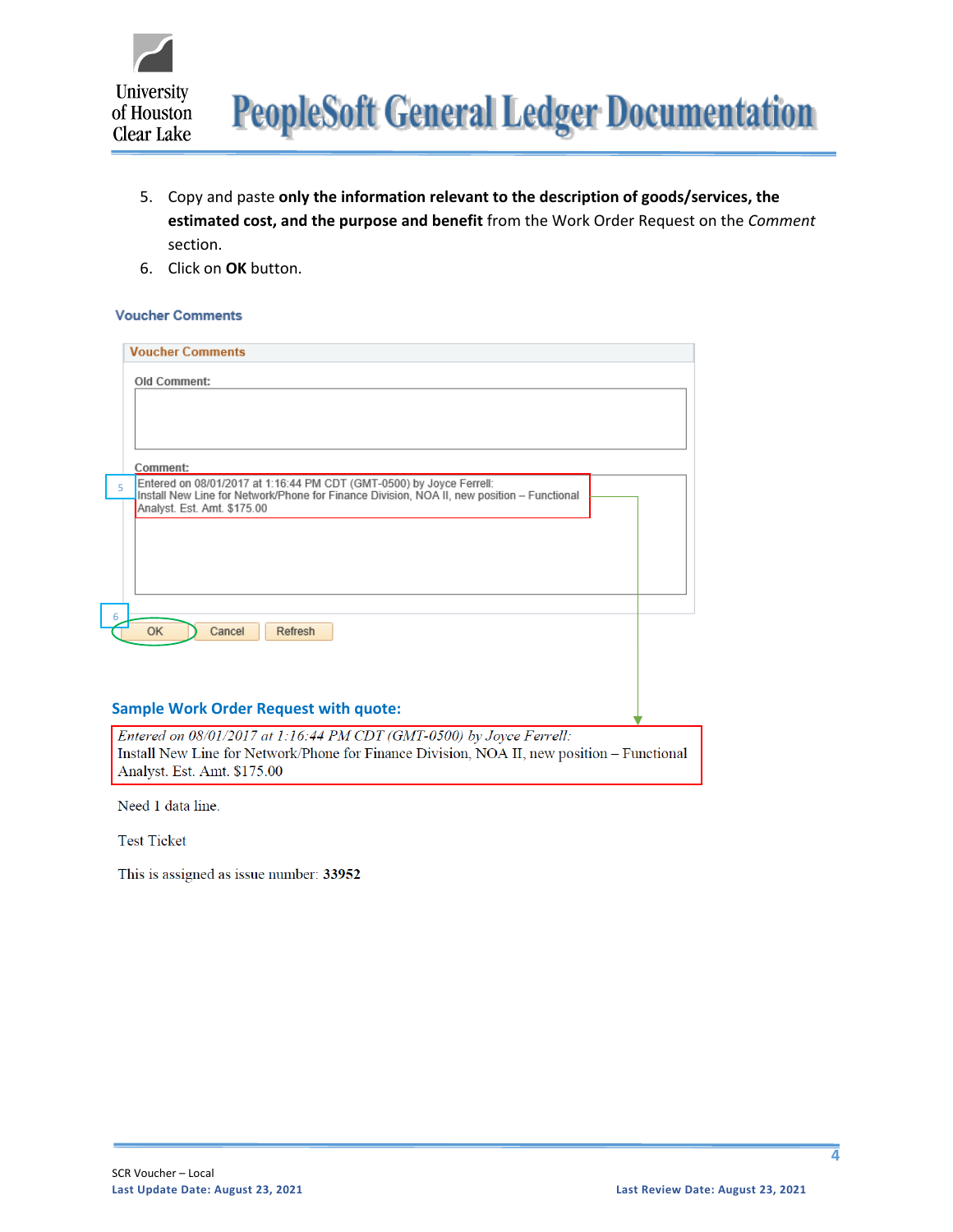

- 7. On Invoice Line 1
	- a. Enter the **Speed Type** in the *SpeedChart* field for the debit cost center information (the cost center being charged). The Speed Type will populate the cost center information.
	- b. Add the **Account**.
	- c. Enter the **amount of the charge** from the Work Order Request in the *Line Amount* and *Merchandise Amt* fields.
	- d. Enter the **Invoice ID** (*from Item #1e)* followed by the **brief description of the work being done** in the *Line Description* field.
- 8. Click on the  $\overline{\bullet}$  icon to go to the next invoice line.

|       | <b>Invoice Lines</b>        |                             |                      |                  |                                                    |                |                            |      |                  |                                   | Find   View All |         |          | First $\bigcirc$ 1 of 2 $\bigcirc$ | Last    |
|-------|-----------------------------|-----------------------------|----------------------|------------------|----------------------------------------------------|----------------|----------------------------|------|------------------|-----------------------------------|-----------------|---------|----------|------------------------------------|---------|
| Line: | *Distribute by:<br>Ship To: |                             | 1<br>Amount          |                  | Item:<br><b>Unit Price:</b><br><b>Line Amount:</b> | 7c             |                            |      | Q UOM:<br>175.00 | <b>Quantity:</b>                  |                 |         |          | 8                                  | $+$ $-$ |
|       | SpeedChart:                 |                             | 15835<br>7a          |                  | <b>Description:</b>                                |                | UCT#33952 install new line |      |                  | 7d                                |                 |         |          | One Asset                          |         |
|       |                             | Calculate                   |                      |                  |                                                    |                |                            |      |                  |                                   |                 |         |          |                                    |         |
|       |                             | <b>▼ Distribution Lines</b> |                      |                  |                                                    |                |                            |      |                  | Personalize   Find   View All   2 |                 |         |          | First 4 1 of 1 D Last              |         |
|       | <b>GL Chart</b>             |                             | <b>Exchange Rate</b> | Statistics       | <b>EED</b><br><b>Assets</b>                        |                |                            |      |                  |                                   |                 |         |          |                                    |         |
|       |                             | Copy<br>Down                | Line                 | Merchandise Amt▼ | Quantity                                           | <b>Account</b> | 7 <sub>b</sub>             | Fund |                  | <b>Dept</b>                       |                 | Program |          | Project                            |         |
| $+$   | $\equiv$                    | C                           |                      | 175.00<br>7c     |                                                    | 52806          |                            | 2064 | Q                | C0153                             |                 | Q F1086 | $\alpha$ | <b>NA</b>                          |         |

### **Sample Work Order Request:**

Entered on 08/01/2017 at 1:16:44 PM CDT (GMT-0500) by Joyce Ferrell: Install New Line for Network/Phone for Finance Division, NOA II, new position - Functional Analyst. Est. Amt. \$175.00

Need 1 data line.

**Test Ticket** 

This is assigned as issue number: 33952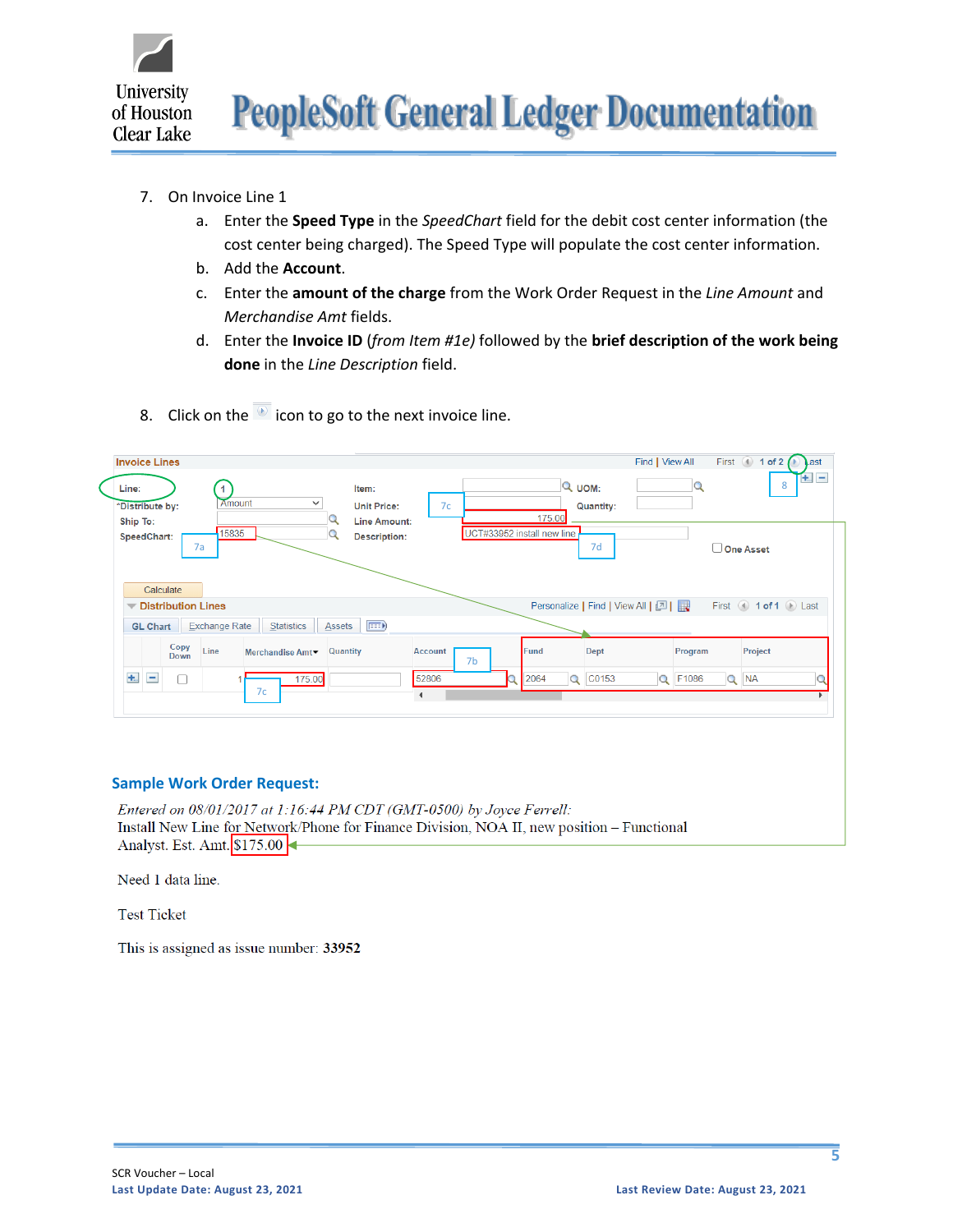

- 9. On Invoice Line 2
	- a. Enter the **Speed Type** in the *SpeedChart* field for the credit cost. The credit cost center and speed type are listed above in the vendor information. The Speed Type will populate the cost center information.
	- b. Add account "**50050"** for Recovered Cost.
	- c. Enter a **credit amount** in the *Line Amount* and *Merchandise Amt* fields.
	- d. Enter the **Invoice ID** (*from Item #1e)* followed by the **brief description of the work being done** in the *Line Description* field.

| <b>Invoice Lines</b>                                                                                               |                                                                                                              | First $\bigcirc$ 2 of 2 $\bigcirc$ Last<br>Find   View All                                           |
|--------------------------------------------------------------------------------------------------------------------|--------------------------------------------------------------------------------------------------------------|------------------------------------------------------------------------------------------------------|
| Line:<br>2<br>Amount<br>$\check{ }$<br>*Distribute by:<br>Ship To:<br>u<br>13098<br>SpeedChart:<br>9a<br>Calculate | Item:<br><b>Unit Price:</b><br>9c<br>$-175.00$<br>Line Amount:<br>UCT#33952 install new line<br>Description: | $+$ $-$<br>Q<br>$Q$ vom:<br>Quantity:<br>9d<br>One Asset                                             |
| <b>▼ Distribution Lines</b>                                                                                        |                                                                                                              | First $\bigcirc$ 1 of 1 $\bigcirc$ Last<br>Personalize   Find   View All   $\boxed{2}$   $\boxed{1}$ |
| Statistics<br><b>Exchange Rate</b><br><b>Assets</b><br><b>GL Chart</b>                                             | $\boxed{=}$                                                                                                  |                                                                                                      |
| Copy<br>Line<br><b>Merchandise Amt</b><br>Quantity<br>Down                                                         | *GL Unit<br><b>Account</b><br>9 <sub>b</sub>                                                                 | Fund<br>Dept<br>Project<br>Program                                                                   |
| $+$ .<br>$-175.00$<br>$=$                                                                                          | 50050<br>$\mathbf Q$<br>00759                                                                                | Q F0715<br>2060<br>C0053<br>$Q$ NA<br>Q                                                              |
| 9c                                                                                                                 | ∢                                                                                                            | ⋗                                                                                                    |

- 10. Go to *Payments* tab.
- 11. Update the *Remit to Address* to "**2**" in the *Payment Information* section.

| <b>Invoice Information</b>                                                                                                                                                 | 10<br><b>UHS Data Line</b><br><b>Payments</b>                                                      | <b>Voucher Attributes</b><br><b>Documents</b>                                                                                             | Approval Log                                  |                                                                                                                                                                               |
|----------------------------------------------------------------------------------------------------------------------------------------------------------------------------|----------------------------------------------------------------------------------------------------|-------------------------------------------------------------------------------------------------------------------------------------------|-----------------------------------------------|-------------------------------------------------------------------------------------------------------------------------------------------------------------------------------|
| <b>Business Unit:</b><br>Voucher ID:<br>Voucher Style:<br><b>Total Amount:</b><br><b>Vendor Name:</b>                                                                      | <b>SC759</b><br><b>NEXT</b><br>Regular Voucher<br>0.00<br>759 - UHCL UCT REPAIRS<br><b>ACCOUNT</b> | Invoice No:<br>Invoice Date:<br>*Pay Terms:                                                                                               | UCT#33952<br>08/01/2017<br>00<br>Q<br>Due Now | Action:<br>$\check{ }$<br>Þij<br>Run<br><b>Schedule Payments</b><br><b>IPAC</b>                                                                                               |
| <b>Payment Information</b><br>Payment:<br>*Remit to:<br>Location:<br>*Address:<br>759 - UHCL UCT REPAIRS ACCOUNT<br>2060-C0053-F0715-NA-50050 (13098)<br>HOUSTON, TX 77058 | 0000000067<br>Q圓<br>V<br>Q<br>11<br>2<br>Q                                                         | Schedule ID:<br><b>Gross Amount:</b><br>Discount:<br><b>Scheduled Due:</b><br>Net Due:<br><b>Discount Due:</b><br><b>Accounting Date:</b> | 0.00<br>0.00                                  | First 1 of 1 D Last<br>Find   View All<br>$+$ $-$<br><b>USD</b><br>Payment Inquiry<br><b>Discount Denied</b><br><b>USD</b><br>Late Charge<br><b>Payment Comments(0)</b><br>BU |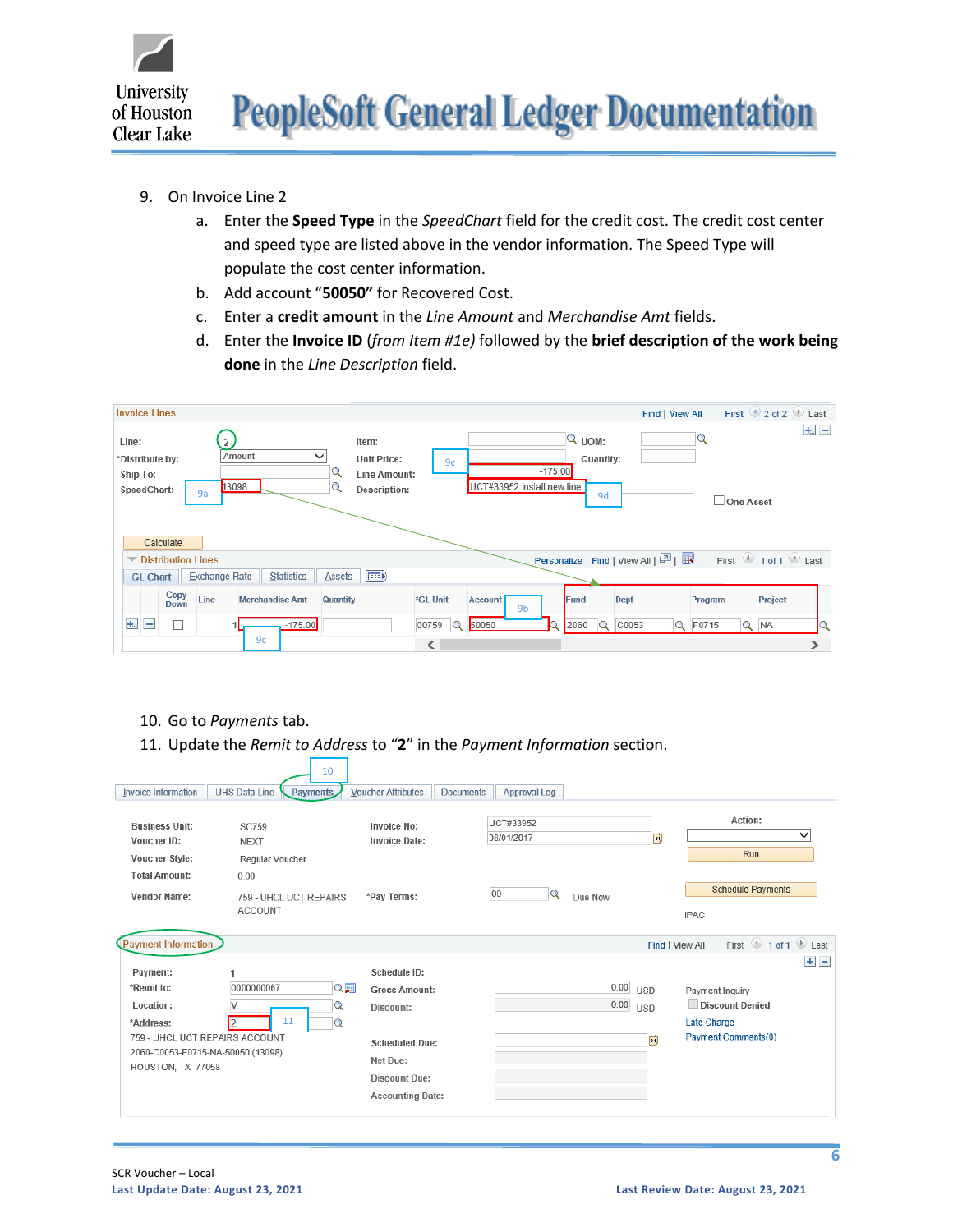

**PeopleSoft General Ledger Documentation** 

## 12. Save and budget check the voucher.

| <b>Related Documents</b><br><b>Summary</b> | <b>Invoice Information</b>        | <b>UHS Data Line</b><br>Payments | <b>Voucher Attributes</b> | <b>Documents</b> | $\blacktriangleright$<br>Approval Log |
|--------------------------------------------|-----------------------------------|----------------------------------|---------------------------|------------------|---------------------------------------|
| <b>Business Unit:</b>                      | <b>SC759</b>                      | <b>Invoice Date:</b>             | 08/01/2017                |                  |                                       |
| Voucher ID:                                | 00038687                          | <b>Invoice No:</b>               | UCT#33952                 |                  |                                       |
| Voucher Style:                             | Regular                           | <b>Invoice Total:</b>            | 0.00                      | <b>USD</b>       |                                       |
| Contract ID:                               |                                   |                                  |                           |                  |                                       |
| <b>Vendor Name:</b>                        | 759 - UHCL UCT REPAIRS ACCOUNT    | Pay Terms:                       | Due Now                   |                  |                                       |
|                                            | 2060-C0053-F0715-NA-50050 (13098) | <b>Voucher Source:</b>           | Online                    |                  |                                       |
|                                            | HOUSTON, TX 77058                 |                                  |                           |                  |                                       |
| <b>Entry Status:</b>                       | Postable                          | Origin:                          | ONL                       |                  |                                       |
| <b>Match Status:</b>                       | No Match                          | Created:                         | 08/03/2017                |                  |                                       |
| <b>Approval Status:</b>                    | Pending                           | Created By:                      | 8006680                   |                  |                                       |
| <b>Post Status:</b>                        | Unposted                          | Modified:                        | 08/03/2017                |                  |                                       |
|                                            |                                   | <b>Modified By:</b>              | 8006680                   |                  |                                       |
| Doc Tol Status:                            | Valid                             | <b>ERS Type:</b>                 | Not Applicable            |                  |                                       |
| <b>Budget Status:</b>                      | Valid                             | <b>Close Status:</b>             | Open                      |                  |                                       |
| <b>Budget Misc Status:</b>                 | Valid                             |                                  |                           |                  |                                       |
| *View Related                              | Payment Inquiry                   | ◡<br>Go                          |                           |                  |                                       |

- 13. Go to *Documents* tab.
- 14. Upload the Work Order Request with quote.

| Summary               | <b>Related Documents</b>       | Invoice Information             | <b>UHS Data Line</b>            | Payments               | <b>Voucher Attributes</b> | Documents | Approval Log | <b>Error Summary</b> |
|-----------------------|--------------------------------|---------------------------------|---------------------------------|------------------------|---------------------------|-----------|--------------|----------------------|
|                       |                                |                                 |                                 |                        |                           | 13        |              |                      |
| <b>Business Unit:</b> | <b>SC759</b>                   |                                 |                                 | <b>Invoice Number:</b> | UCT#33952                 |           |              |                      |
| Voucher:              | 00038687                       |                                 | Vendor:                         |                        | 759 - UHCL UCT REPAIRS AC |           |              |                      |
| <b>Invoice Date:</b>  |                                | 08/01/2017                      | ID:                             |                        | 0000000067                |           |              |                      |
|                       | Post Status: Unposted          |                                 | <b>Posting Date:</b>            |                        |                           |           |              |                      |
|                       | <b>Voucher Coversheet</b>      |                                 |                                 |                        |                           |           |              |                      |
|                       | <b>Print Voucher</b>           | $\Box$ Include Approval History |                                 |                        |                           |           |              |                      |
|                       | <b>Voucher Document Images</b> |                                 |                                 |                        |                           |           |              |                      |
|                       |                                |                                 | ✔ Display Active Documents Only |                        | Add New Document          | 14        |              |                      |